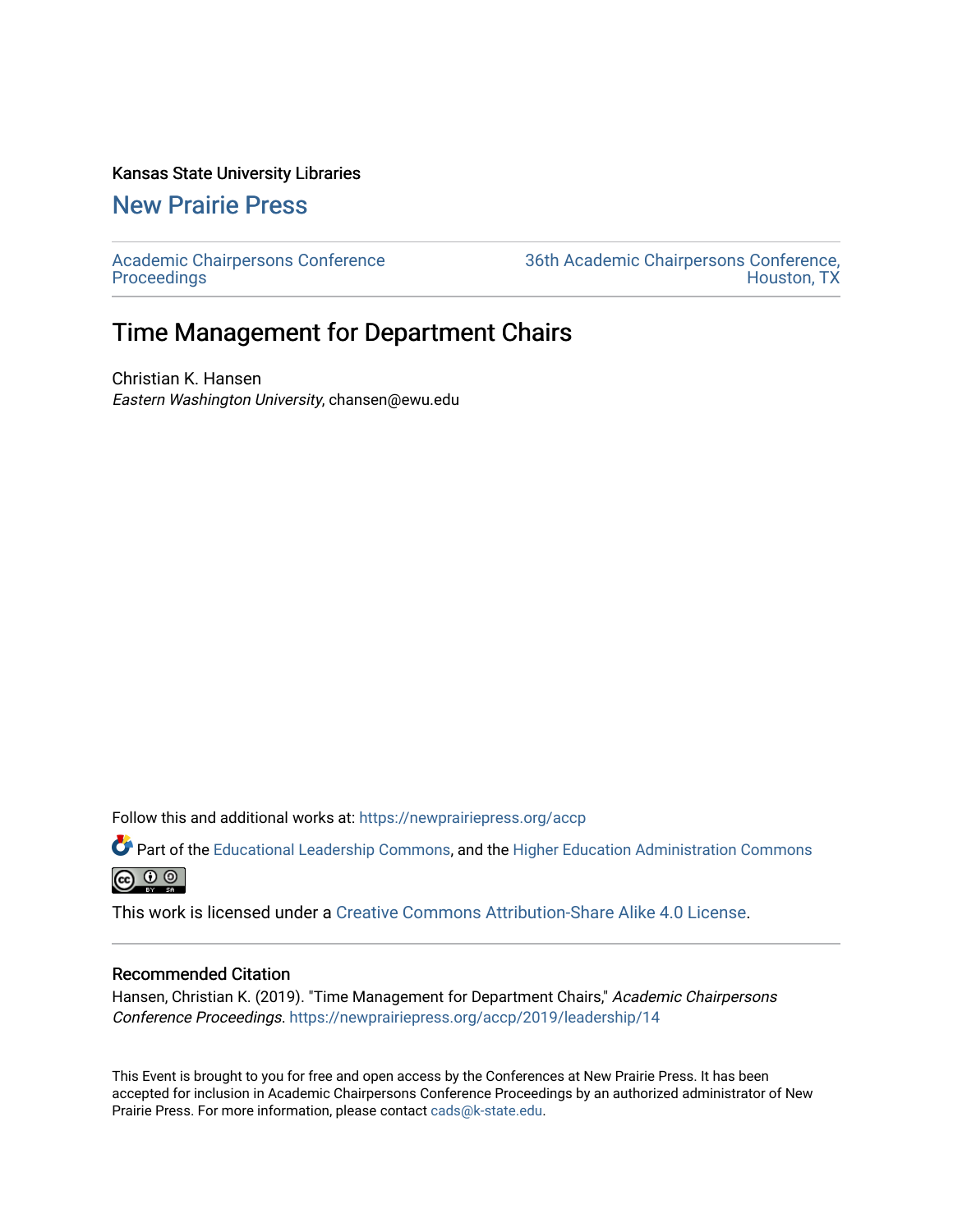

WORKSHOP PROPOSAL : 36<sup>th</sup> Annual Academic Chairpersons Conference

# Time Management for Department Chairs

**Dr. Christian K. Hansen** Professor and Chair Department of Mathematics Eastern Washington University Cheney, WA

## **Workshop Summary**

### Abstract (for publication in the conference program)

In this workshop we discuss time management specifically from the perspective of an academic department chair. Topics covered include management of workflow, prioritizing projects and tasks, delegating effectively, reducing timewasters and using data-centered tools for budgeting and managing time. Participants will have the opportunity to engage in small group discussions using case studies developed based on real-world experiences.

### **Background**

I previously have presented workshops on time management in 2007, 2009, 2012, 2013 and 2018 to the Academic Chairpersons Conference (ACC). All of these workshops were very well attended and the feedback from the participants were overwhelmingly positive. I have been encouraged to offer the workshop again as a condensed version of the parallel plenary offered in 2018. In times where academic departments around the world are experiencing budget cuts and increased demands for effectiveness and accountability, the subject of time management continues to be as timely for department chairs as ever before. An outline of the proposed workshop is as follows:

### Session Outline:

Managing Workflow

- Do, Delete, Delegate or Defer?
- Prioritizing Tasks
- Urgency versus Importance

Department of Mathematics 316 Kingston Hall • Cheney, WA 99004-2408 509.359.4315 • www.math.ewu.edu